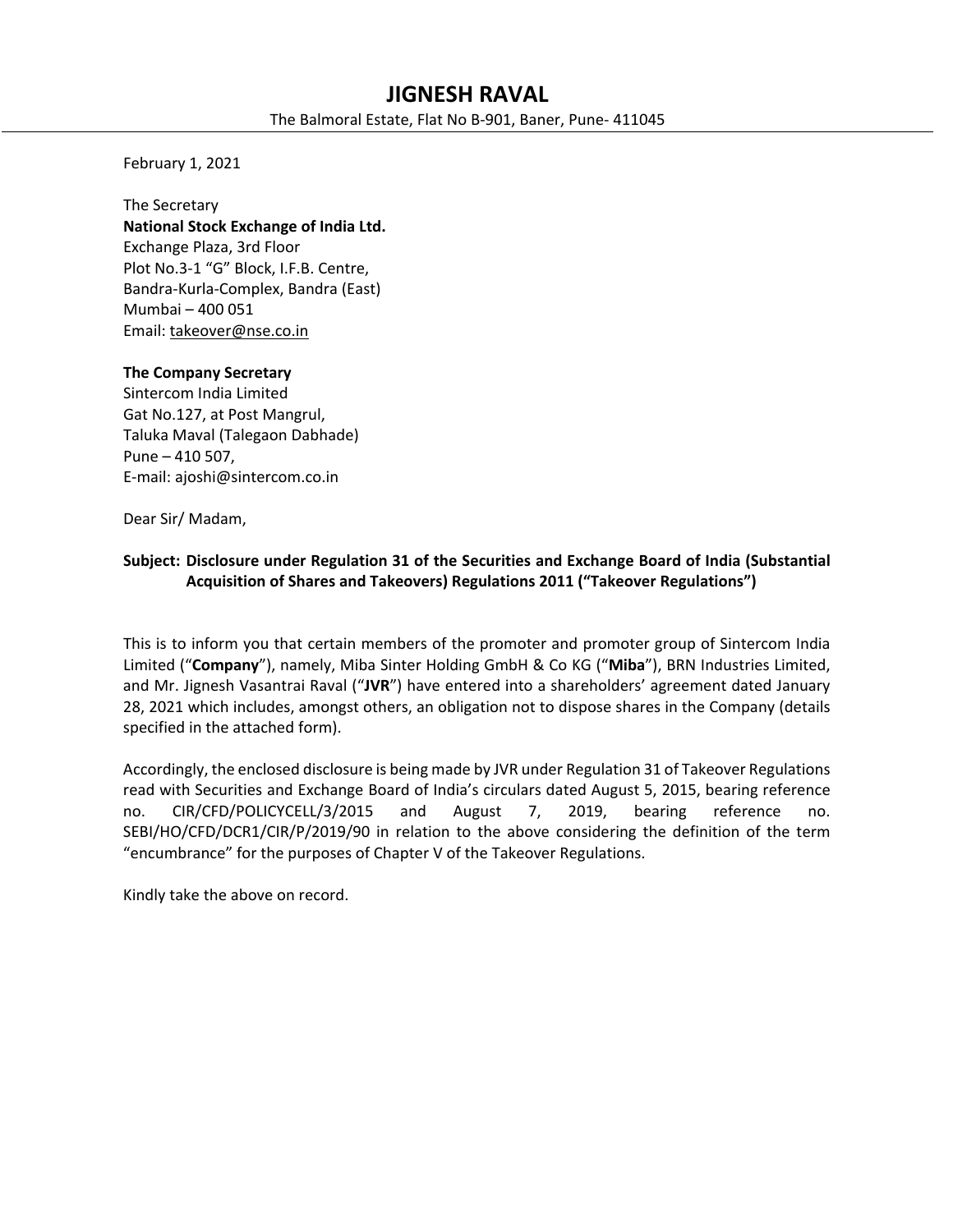Thanking you

Yours faithfully

**MR. JIGNESH VASANTRAI RAVAL** 

 $Jv$ Paval  $\overline{\phantom{a}}$  ,  $\overline{\phantom{a}}$  ,  $\overline{\phantom{a}}$  ,  $\overline{\phantom{a}}$  ,  $\overline{\phantom{a}}$  ,  $\overline{\phantom{a}}$  ,  $\overline{\phantom{a}}$  ,  $\overline{\phantom{a}}$  ,  $\overline{\phantom{a}}$  ,  $\overline{\phantom{a}}$  ,  $\overline{\phantom{a}}$  ,  $\overline{\phantom{a}}$  ,  $\overline{\phantom{a}}$  ,  $\overline{\phantom{a}}$  ,  $\overline{\phantom{a}}$  ,  $\overline{\phantom{a}}$ 

**Encl:** 

Annexure I under SEBI Circular No. CIR/CFD/POLICYCELL/3/2015 dated August 5, 2015 Annexure II under SEBI Circular No. SEBI/HO/CFD/DCR1/CIR/P/2019/90 dated August 7, 2019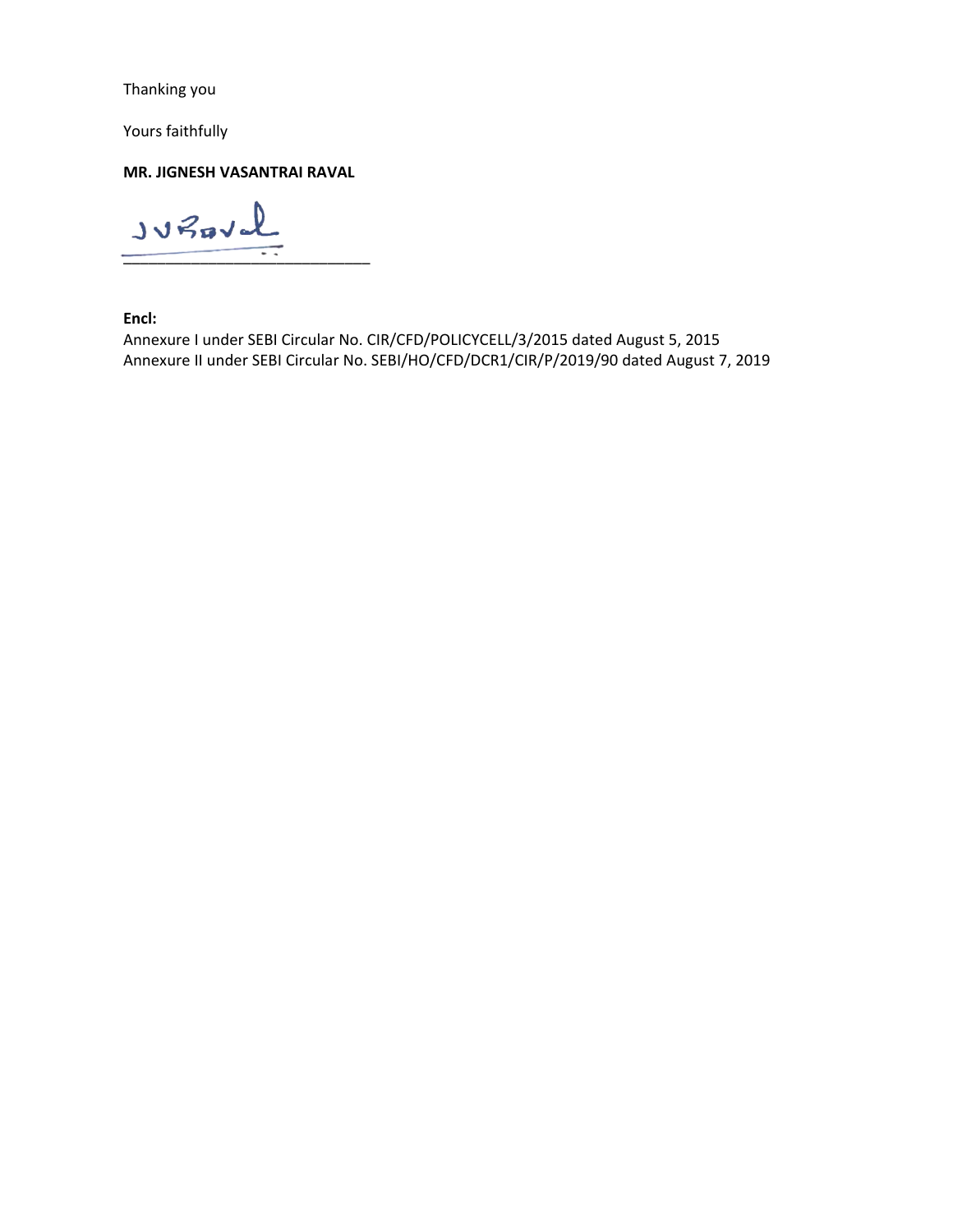#### **ANNEXURE – 1**

| Disclosure by the Promoters to the stock exchanges and to the Target Company for encumbrance of shares / invocation of encumbrance/ release of encumbrance, in terms of Regulations 31(1) and<br>31(2) of SEBI (Substantial Acquisition of Shares and Takeovers) Regulations, 2011 |                                                                                            |                          |                          |                          |                          |                                          |                          |                          |                |                                |                          |                            |                          |
|------------------------------------------------------------------------------------------------------------------------------------------------------------------------------------------------------------------------------------------------------------------------------------|--------------------------------------------------------------------------------------------|--------------------------|--------------------------|--------------------------|--------------------------|------------------------------------------|--------------------------|--------------------------|----------------|--------------------------------|--------------------------|----------------------------|--------------------------|
| Name of the Target Company (TC)                                                                                                                                                                                                                                                    |                                                                                            |                          |                          |                          | Sintercom India Limited  |                                          |                          |                          |                |                                |                          |                            |                          |
| Names of the stock exchanges where the shares of the target company are listed                                                                                                                                                                                                     |                                                                                            |                          |                          |                          |                          | National Stock Exchange of India Limited |                          |                          |                |                                |                          |                            |                          |
| Date of reporting                                                                                                                                                                                                                                                                  |                                                                                            |                          |                          |                          |                          | February 1, 2021                         |                          |                          |                |                                |                          |                            |                          |
| Names of the promoters or PAC on whose shares encumbrance has been created/released/                                                                                                                                                                                               |                                                                                            |                          |                          |                          |                          | Mr. Jignesh Vasantrai Raval ("JVR")      |                          |                          |                |                                |                          |                            |                          |
| invoked                                                                                                                                                                                                                                                                            |                                                                                            |                          |                          |                          |                          |                                          |                          |                          |                |                                |                          |                            |                          |
| Details of the creation of encumbrance:                                                                                                                                                                                                                                            |                                                                                            |                          |                          |                          |                          |                                          |                          |                          |                |                                |                          |                            |                          |
| Name of the                                                                                                                                                                                                                                                                        | Promoter holding in<br>Promoter holding<br>Details of events pertaining to encumbrance (3) |                          |                          |                          |                          |                                          |                          | Post event holding of    |                |                                |                          |                            |                          |
| promoter(s) or PACs                                                                                                                                                                                                                                                                | the target company (1)<br>already                                                          |                          |                          |                          |                          |                                          | encumbered shares        |                          |                |                                |                          |                            |                          |
| with him*                                                                                                                                                                                                                                                                          | encumbered (2)                                                                             |                          |                          |                          |                          |                                          |                          | {creation $[(2)+(3)] +$  |                |                                |                          |                            |                          |
|                                                                                                                                                                                                                                                                                    |                                                                                            |                          |                          |                          |                          |                                          |                          |                          |                |                                |                          | release [(2)-(3)] /        |                          |
|                                                                                                                                                                                                                                                                                    |                                                                                            |                          |                          |                          |                          |                                          |                          |                          |                |                                |                          | $invocation$ $({(1)-(3)})$ |                          |
|                                                                                                                                                                                                                                                                                    | Number                                                                                     | % of                     | Number                   | % of                     | Type of                  | Date of                                  | Type of                  | Reasons for              | Number         | $\sqrt{\frac{2}{10}}$ of share | Name of the              | Number                     | % of                     |
|                                                                                                                                                                                                                                                                                    |                                                                                            | total                    |                          | total                    | event                    | creation/                                | encumbrance              | encumbran                |                | capital                        | entity in                |                            | total                    |
|                                                                                                                                                                                                                                                                                    |                                                                                            | share                    |                          | share                    | (creation $\neq$         | release/                                 | (pledge/lien/            | $ce**$                   |                |                                | whose favour             |                            | share                    |
|                                                                                                                                                                                                                                                                                    |                                                                                            | capital                  |                          | capita                   | release/                 | invocation                               | non disposal             |                          |                |                                | shares                   |                            | capital                  |
|                                                                                                                                                                                                                                                                                    |                                                                                            |                          |                          |                          | invocation               | of<br>encumbran                          | undertaking/<br>others)  |                          |                |                                | encumbered<br>$***$      |                            |                          |
|                                                                                                                                                                                                                                                                                    |                                                                                            |                          |                          |                          |                          | ce                                       |                          |                          |                |                                |                          |                            |                          |
|                                                                                                                                                                                                                                                                                    |                                                                                            |                          |                          |                          |                          |                                          |                          |                          |                |                                |                          |                            |                          |
| Jignesh Raval                                                                                                                                                                                                                                                                      | 11,33,035                                                                                  | 4.68                     | 2,00,000                 | 0.83                     | Creation                 | January 28,                              | Non disposal             | Please see               | 11,33,035      | 4.68                           | Please see               | 11,33,035                  | 4.68                     |
|                                                                                                                                                                                                                                                                                    |                                                                                            |                          |                          |                          |                          | 2021                                     | undertaking              | the <b>Note</b>          |                |                                | the <b>Note</b>          |                            |                          |
|                                                                                                                                                                                                                                                                                    |                                                                                            |                          |                          |                          |                          |                                          |                          | below                    |                |                                | below                    |                            |                          |
| <b>BRN</b><br>Industries<br>Limited                                                                                                                                                                                                                                                | 95,52,700                                                                                  | 39.47                    | $\omega$                 | $\overline{\phantom{a}}$ | $\omega$                 | $\sim$                                   | $\sim$                   | $\overline{a}$           | $\omega$       | $\sim$                         |                          | $\sim$                     | $\sim$                   |
| Miba Sinter Holding                                                                                                                                                                                                                                                                | 49,89,085                                                                                  | 20.61                    | $\overline{\phantom{a}}$ | $\sim$                   | $\sim$                   | $\overline{\phantom{a}}$                 | ÷.                       | $\sim$                   | $\sim$         | $\sim$                         | $\sim$                   | $\sim$                     |                          |
| Gmbh And Co Kg                                                                                                                                                                                                                                                                     |                                                                                            |                          |                          |                          |                          |                                          |                          |                          |                |                                |                          |                            |                          |
| Nital Jignesh Raval                                                                                                                                                                                                                                                                | 48,001                                                                                     | 0.20                     | $\bar{\phantom{a}}$      | $\bar{\phantom{a}}$      | $\overline{\phantom{a}}$ | $\Box$                                   | $\Box$                   | $\bar{\phantom{a}}$      | $\sim$         | $\overline{\phantom{a}}$       | $\overline{\phantom{a}}$ | $\overline{\phantom{a}}$   | $\blacksquare$           |
| Yagnesh J Trivedi                                                                                                                                                                                                                                                                  | 46,000                                                                                     | 0.19                     | $\sim$                   |                          | $\overline{a}$           | ä,                                       | $\sim$                   |                          | $\sim$         | $\sim$                         |                          |                            |                          |
| Yogesh<br>Maneklal                                                                                                                                                                                                                                                                 | 36,000                                                                                     | 0.15                     | $\overline{\phantom{a}}$ | L.                       | $\sim$                   | ÷.                                       | $\sim$                   | $\sim$                   | $\mathbf{r}$   | $\sim$                         |                          |                            |                          |
| Vyas                                                                                                                                                                                                                                                                               |                                                                                            |                          |                          |                          |                          |                                          |                          |                          |                |                                |                          |                            |                          |
| Jyoti Y Trivedi                                                                                                                                                                                                                                                                    | 18,000                                                                                     | 0.07                     | $\overline{\phantom{a}}$ | $\sim$                   | $\sim$                   | $\blacksquare$                           | $\sim$                   | $\omega$                 | $\omega$       | $\blacksquare$                 | $\blacksquare$           | $\blacksquare$             | $\mathbf{r}$             |
| Gauri Abhay Nevagi                                                                                                                                                                                                                                                                 | 14,000                                                                                     | 0.06                     | $\sim$                   |                          | ÷,                       |                                          |                          |                          |                |                                |                          |                            |                          |
| Jatin Trivedi                                                                                                                                                                                                                                                                      | 14,000                                                                                     | 0.06                     | $\mathbb{Z}$             | $\sim$                   | $\sim$                   | $\overline{\phantom{a}}$                 | $\sim$                   | $\sim$                   | $\omega$       | $\sim$                         | $\blacksquare$           | $\blacksquare$             | $\sim$                   |
| Kailash Abhay Nevagi                                                                                                                                                                                                                                                               | 14,000                                                                                     | 0.06                     | $\overline{\phantom{a}}$ |                          | $\overline{\phantom{a}}$ | ÷                                        | $\overline{\phantom{a}}$ |                          | $\sim$         | $\overline{\phantom{a}}$       |                          |                            | $\overline{\phantom{a}}$ |
| Abhay<br>Satyendra<br>Nevagi                                                                                                                                                                                                                                                       | 8,000                                                                                      | 0.03                     | $\sim$                   | $\sim$                   | $\overline{a}$           | $\overline{a}$                           | $\sim$                   | $\sim$                   | $\overline{a}$ | $\sim$                         | $\sim$                   | $\sim$                     | $\sim$                   |
| Ghanshyam<br>Vasantrai Raval                                                                                                                                                                                                                                                       | 4,000                                                                                      | 0.02                     | $\overline{\phantom{a}}$ | ÷,                       | $\overline{\phantom{a}}$ | $\blacksquare$                           | $\overline{\phantom{a}}$ | $\overline{\phantom{a}}$ | $\sim$         | $\overline{\phantom{a}}$       | $\sim$                   | $\sim$                     | $\overline{\phantom{a}}$ |
| Dhaivat Jignesh Raval                                                                                                                                                                                                                                                              | $\mathbf{1}$                                                                               | $\overline{\phantom{a}}$ | $\sim$                   | $\sim$                   | $\overline{\phantom{a}}$ | $\blacksquare$                           | $\sim$                   | $\sim$                   | $\sim$         | $\sim$                         | $\overline{\phantom{a}}$ | $\overline{\phantom{a}}$   |                          |
| Indumati Raval                                                                                                                                                                                                                                                                     | $\mathbb{R}^2$                                                                             | $\sim$                   | $\sim$                   | $\overline{\phantom{a}}$ | $\overline{\phantom{a}}$ | $\overline{\phantom{a}}$                 |                          |                          | $\sim$         | $\sim$                         |                          |                            |                          |
| <b>Bharati Vyas</b>                                                                                                                                                                                                                                                                | $\sim$                                                                                     | $\blacksquare$           | $\sim$                   | $\sim$                   | $\mathbf{r}$             | $\mathcal{L}_{\mathcal{A}}$              | $\sim$                   | $\sim$                   | $\sim$         | $\sim$                         | $\sim$                   | $\sim$                     | $\sim$                   |
|                                                                                                                                                                                                                                                                                    |                                                                                            |                          |                          |                          |                          |                                          |                          |                          |                |                                |                          |                            |                          |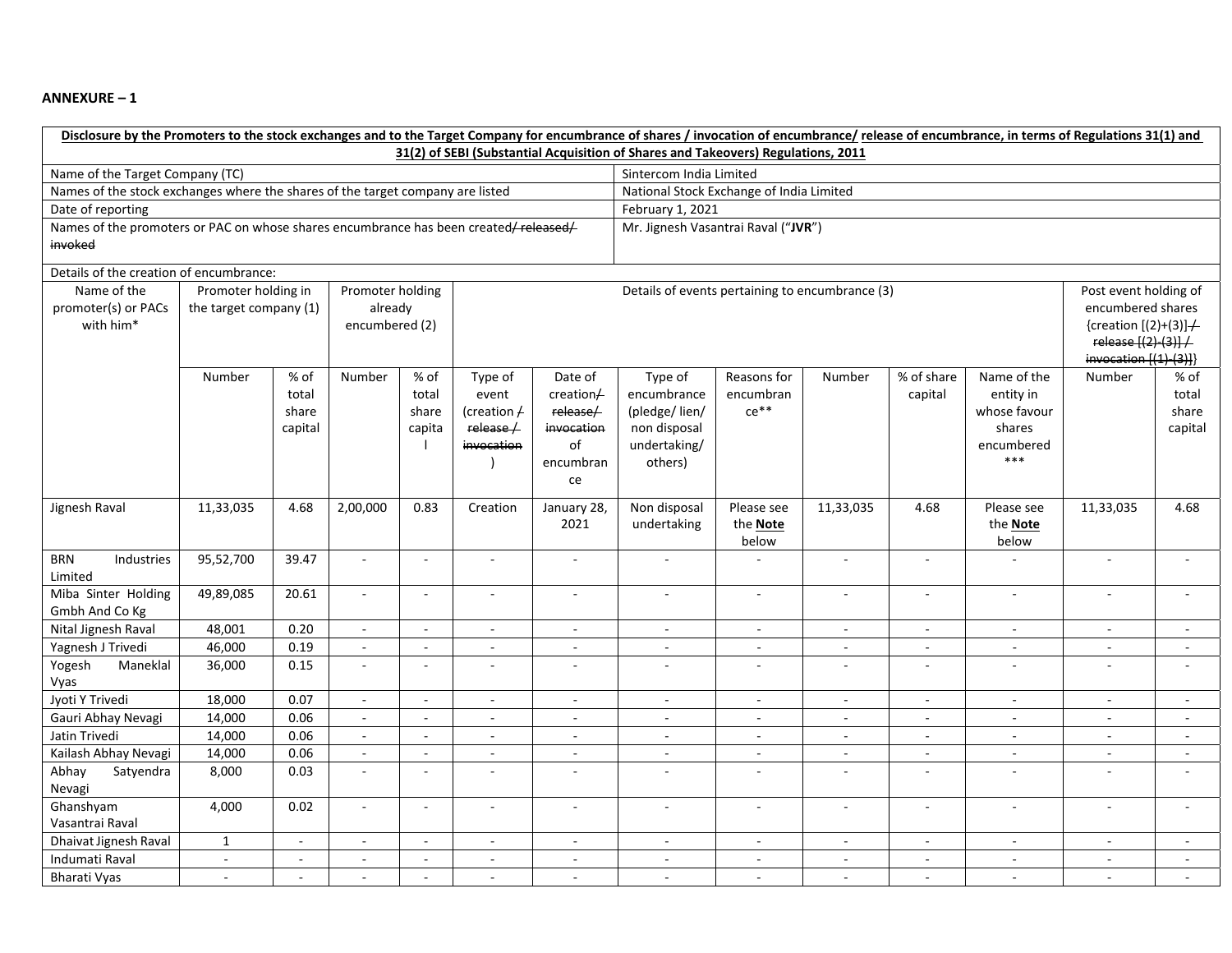| Rishab Raval             | $\sim$         | $\overline{\phantom{a}}$    | $\sim$                   | $\mathcal{L}_{\mathcal{A}}$ | $\blacksquare$           | $\blacksquare$              | $\sim$                   | $\mathcal{L}_{\mathcal{A}}$ | $\sim$                      | $\sim$        | $\sim$         | $\sim$    | $\sim$                   |
|--------------------------|----------------|-----------------------------|--------------------------|-----------------------------|--------------------------|-----------------------------|--------------------------|-----------------------------|-----------------------------|---------------|----------------|-----------|--------------------------|
| Neha Dave                | $\sim$         | $\blacksquare$              | $\blacksquare$           | $\sim$                      | $\blacksquare$           | $\sim$                      | $\sim$                   | $\sim$                      | $\sim$                      | $\sim$        | $\sim$         | $\sim$    | $\sim$                   |
| Yagnesh J<br>Trivedi     | $\omega$       | $\overline{\phantom{a}}$    | $\sim$                   | $\sim$                      | $\sim$                   | $\sim$                      | $\sim$                   | $\sim$                      | $\sim$                      | $\mathcal{L}$ | $\sim$         | $\sim$    | $\sim$                   |
| (HUF)                    |                |                             |                          |                             |                          |                             |                          |                             |                             |               |                |           |                          |
| Yagnesh<br>Trivedi       | $\omega$       | $\sim$                      | $\sim$                   | $\sim$                      | $\sim$                   | $\sim$                      | $\sim$                   | $\sim$                      | $\sim$                      | $\sim$        | $\sim$         | $\sim$    |                          |
| (HUF)                    |                |                             |                          |                             |                          |                             |                          |                             |                             |               |                |           |                          |
| Y J Trivedi & Co         | $\omega$       | $\omega$                    | $\omega$                 | $\mathcal{L}_{\mathcal{A}}$ | $\sim$                   | $\omega$                    | $\sim$                   | $\sim$                      | $\omega$                    | $\sim$        | $\sim$         | $\sim$    |                          |
| M/s. Vasantrai and       | $\sim$         | $\sim$                      | $\sim$                   | $\sim$                      | $\sim$                   | $\mathbf{r}$                | $\sim$                   | $\sim$                      | $\mathcal{L}$               | $\sim$        | $\sim$         | $\sim$    | $\overline{a}$           |
| Company                  |                |                             |                          |                             |                          |                             |                          |                             |                             |               |                |           |                          |
| Abhay Nevagi<br>ଝ        | $\omega$       | $\sim$                      | $\sim$                   | $\sim$                      | $\mathbb{Z}^2$           | $\omega$                    | $\mathcal{L}$            | $\sim$                      | $\sim$                      | $\mathcal{L}$ | $\sim$         | $\omega$  | ÷.                       |
| Associates               |                |                             |                          |                             |                          |                             |                          |                             |                             |               |                |           |                          |
| ANA Cyber Forensic       | $\sim$         | $\mathbb{Z}^2$              | $\sim$                   | $\mathcal{L}_{\mathcal{A}}$ | $\sim$                   | $\omega$                    | $\sim$                   | $\sim$                      | $\mathcal{L}_{\mathcal{A}}$ | $\sim$        | $\sim$         | $\sim$    | $\sim$                   |
| Services Pvt Ltd         |                |                             |                          |                             |                          |                             |                          |                             |                             |               |                |           |                          |
| <b>XINREN</b>            | $\bar{a}$      | $\sim$                      | $\blacksquare$           | $\sim$                      | $\blacksquare$           | $\sim$                      |                          | $\blacksquare$              | $\sim$                      | $\sim$        | $\sim$         |           |                          |
| <b>INFORMATION</b>       |                |                             |                          |                             |                          |                             |                          |                             |                             |               |                |           |                          |
| <b>TECHNOLOGIES</b>      |                |                             |                          |                             |                          |                             |                          |                             |                             |               |                |           |                          |
| PRIVATE LIMITED          |                |                             |                          |                             |                          |                             |                          |                             |                             |               |                |           |                          |
| Team 2 Logistics         | $\sim$         | $\sim$                      | $\sim$                   | $\mathcal{L}_{\mathcal{A}}$ | $\sim$                   | $\sim$                      | $\sim$                   | $\sim$                      | $\sim$                      | $\sim$        | $\sim$         | $\sim$    | $\sim$                   |
| Anitar Investments       | $\sim$         | $\overline{\phantom{a}}$    | $\sim$                   | $\sim$                      | $\sim$                   | $\sim$                      | $\sim$                   | $\sim$                      | $\sim$                      | $\sim$        | $\sim$         | $\sim$    | $\sim$                   |
| LLC                      |                |                             |                          |                             |                          |                             |                          |                             |                             |               |                |           |                          |
| Miba AG                  | $\sim$         | $\sim$                      | $\sim$                   | $\sim$                      | $\sim$                   | $\sim$                      | $\sim$                   | $\overline{\phantom{a}}$    | $\sim$                      | $\sim$        | $\sim$         | $\sim$    | $\sim$                   |
| Mitterbauer              | $\bar{a}$      | $\overline{\phantom{a}}$    | $\sim$                   | $\sim$                      | $\sim$                   | $\blacksquare$              |                          | $\sim$                      | $\sim$                      | $\sim$        |                |           |                          |
| <b>Beteiligungs AG</b>   |                |                             |                          |                             |                          |                             |                          |                             |                             |               |                |           |                          |
| Mitterbauer              | $\sim$         | $\sim$                      | $\sim$                   | $\sim$                      | $\sim$                   | $\sim$                      | $\sim$                   | $\sim$                      | $\omega$                    | $\sim$        | $\sim$         | $\sim$    |                          |
| Privatstiftung           |                |                             |                          |                             |                          |                             |                          |                             |                             |               |                |           |                          |
| Miba Sinter Austria      | $\sim$         | $\sim$                      | $\sim$                   | $\sim$                      | $\sim$                   | $\sim$                      | $\sim$                   | $\sim$                      | $\sim$                      | $\sim$        | $\sim$         | $\sim$    | ÷.                       |
| GmbH                     |                |                             |                          |                             |                          |                             |                          |                             |                             |               |                |           |                          |
| Miba Sinter Slovakia     | $\sim$         | $\overline{\phantom{a}}$    | $\sim$                   | $\sim$                      | $\sim$                   | $\sim$                      | $\sim$                   | $\sim$                      | $\mathcal{L}_{\mathcal{A}}$ | $\sim$        | $\sim$         | $\sim$    | $\overline{\phantom{a}}$ |
| s.r.o                    |                |                             |                          |                             |                          |                             |                          |                             |                             |               |                |           |                          |
| Deutschland<br>Miba      | $\blacksquare$ | $\overline{\phantom{a}}$    | $\sim$                   | $\blacksquare$              | $\overline{\phantom{a}}$ | $\overline{\phantom{a}}$    | $\overline{\phantom{a}}$ | $\sim$                      | $\overline{\phantom{a}}$    | $\sim$        | $\sim$         | $\sim$    |                          |
| GmbH                     |                |                             |                          |                             |                          |                             |                          |                             |                             |               |                |           |                          |
| Miba Italia s.r.l        | $\sim$         | $\sim$                      | $\sim$                   | $\sim$                      | $\sim$                   | $\sim$                      | $\sim$                   | $\sim$                      | $\sim$                      | $\sim$        | $\sim$         | $\sim$    | $\sim$                   |
| Miba France Sarl         | $\omega$       | $\omega$                    | $\omega$                 | $\sim$                      | $\omega$                 | $\sim$                      | $\mathcal{L}$            | $\sim$                      | $\mathcal{L}^{\mathcal{L}}$ | $\omega$      | $\mathbb{Z}^2$ | $\sim$    | $\sim$                   |
| Miba Sinter USA LLC      | $\omega$       | $\mathcal{L}_{\mathcal{A}}$ | $\sim$                   | $\mathcal{L}_{\mathcal{A}}$ | $\sim$                   | $\mathcal{L}_{\mathcal{A}}$ | $\sim$                   | $\omega$                    | $\omega$ .                  | $\sim$        | $\sim$         | $\sim$    | $\sim$                   |
| Sinter<br>Miba<br>Brazil | $\sim$         | $\overline{\phantom{a}}$    | $\overline{\phantom{a}}$ | $\sim$                      | $\sim$                   | $\sim$                      | $\sim$                   | $\sim$                      | $\sim$                      | $\sim$        | $\sim$         | $\sim$    | $\sim$                   |
| S.A.                     |                |                             |                          |                             |                          |                             |                          |                             |                             |               |                |           |                          |
| Miba China Holding       | $\blacksquare$ | $\sim$                      | $\sim$                   | $\sim$                      | $\sim$                   | $\sim$                      | $\sim$                   | $\sim$                      | $\sim$                      | $\sim$        | $\sim$         | $\sim$    | $\sim$                   |
| GmbH                     |                |                             |                          |                             |                          |                             |                          |                             |                             |               |                |           |                          |
| <b>Total</b>             | 1,58,76,822    | 65.60                       | 2,00,000                 | 0.83                        | $\overline{\phantom{a}}$ | $\blacksquare$              |                          | $\sim$                      | 1,133,035                   | 4.68          |                | 11,33,035 | 4.68                     |

**Note**: Miba Sinter Holding GmbH & Co KG, BRN Industries Limited, and Mr. Jignesh Vasantrai Raval ("**JVR**"), members of the promoter and promoter group of Sintercom India Limited ("Company") have entered into a shareholders' agreement dated January 28, 2021 ("SHA"). Pursuant to the SHA, JVR has agreed not to dilute its aggregate shareholding in the Company or transfer or sell or encumber or pledge any part of its shareholding in the Company, whenever acquired, in any manner, except in terms of the SHA. However, JVR has a right to transfer his shareholding in the Company to any of his permitted affiliates (as defined in the SHA), in accordance with the terms of the SHA.

.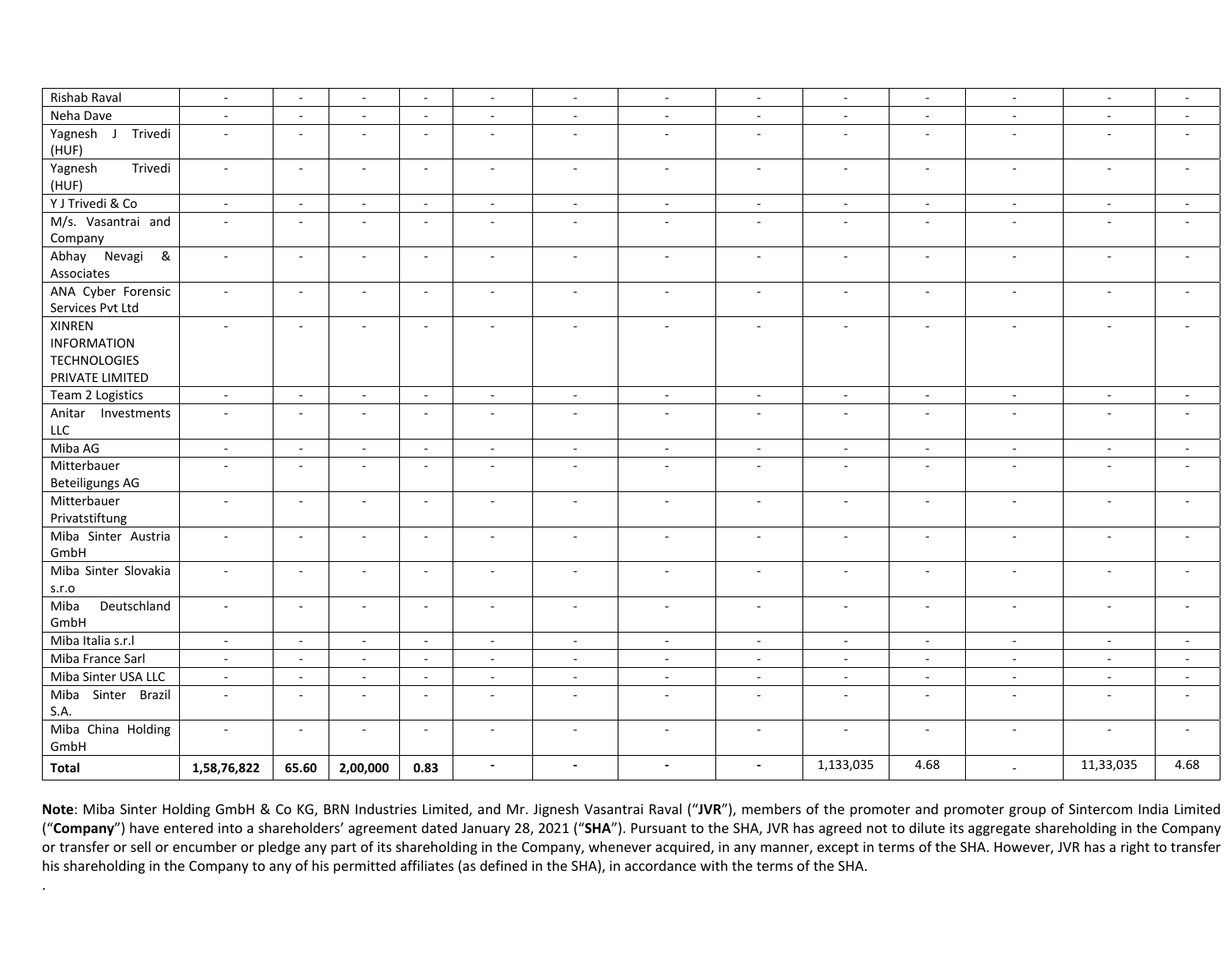\*The names of all the promoters, their shareholding in the target company and their pledged shareholding as on the reporting date should appear in the table irrespective of whether they are reporting on the date of event or not.

\*\* For example, for the purpose of collateral for loans taken by the company, personal borrowing, third party pledge, etc.

\*\*\*This would include name of both the lender and the trustee who may hold shares directly or on behalf of the lender.

**MR. JIGNESH VASANTRAI RAVAL** 

 $JvBavL$ 

**\_\_\_\_\_\_\_\_\_\_\_\_\_\_\_\_\_\_\_\_\_\_\_\_\_\_\_\_\_** 

**Place: Pune** 

**Date: 01‐02‐2021**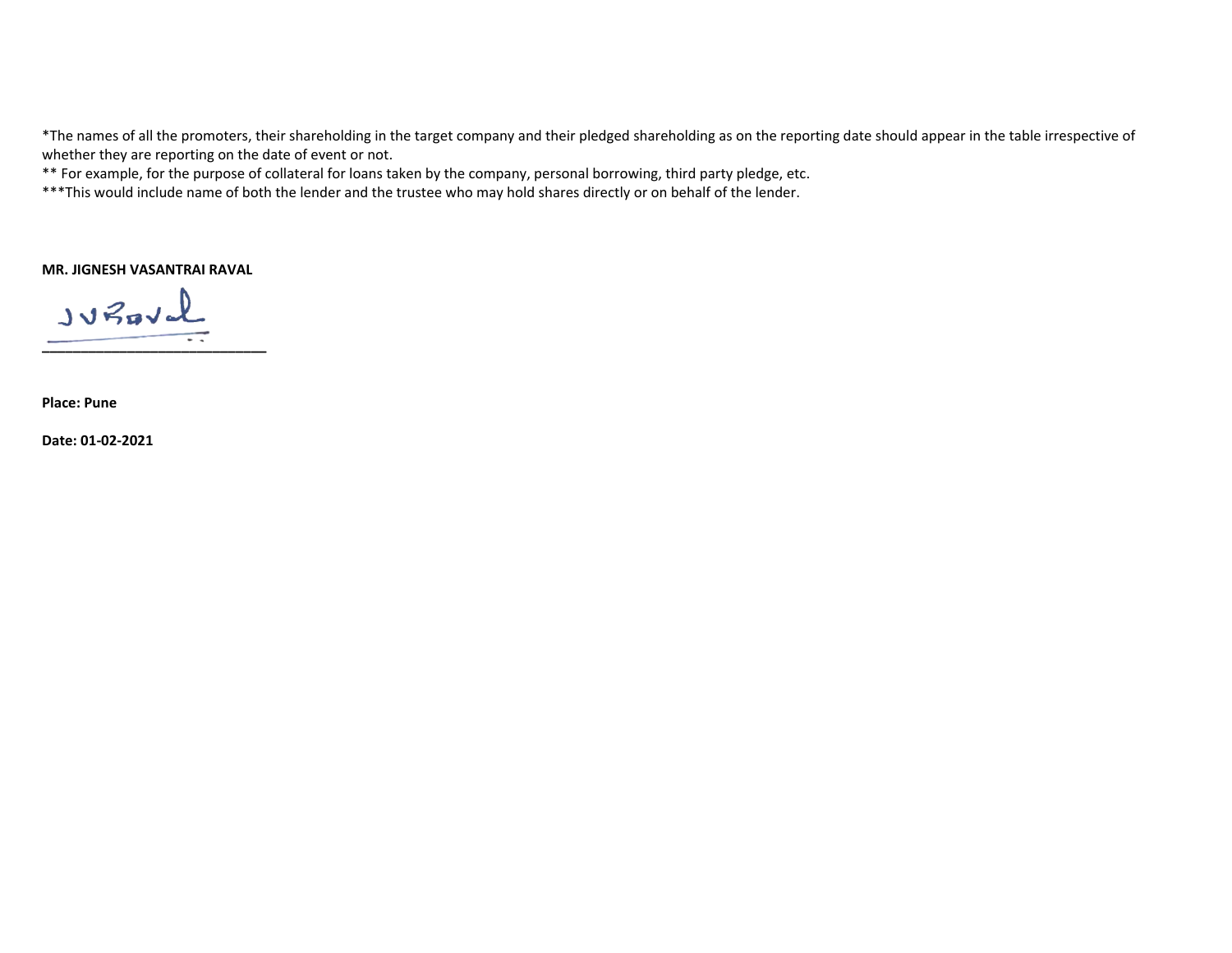#### **Format for disclosure of reasons for encumbrance**

(In addition to Annexure ‐ I prescribed by way of circular dated August 05, 2015)

| Name of listed company                                                            | l Sintercom India Limited                                      |
|-----------------------------------------------------------------------------------|----------------------------------------------------------------|
| Name of the recognised stock exchanges where the shares of the company are listed | National Stock Exchange of India Limited                       |
| Name of the promoter(s) / PACs whose shares have been encumbered                  | Mr. Jignesh Vasantrai Raval                                    |
| Total promoter shareholding in the listed company                                 | No. of shares: 1,58,76,822<br>% of total share capital: 65.60% |
| Encumbered shares as a % of promoter shareholding                                 | 7.14%                                                          |
| Whether encumbered share is 50% or more of promoter shareholding                  | YES <del>/NO</del> (Please refer to the <b>Note</b> below.)    |
| Whether encumbered share is 20% or more of total share capital                    | YES <b>/NO</b> (Please refer to the <b>Note</b> below.)        |

### **DETAILS OF ALL THE EXISTING EVENTS/ AGREEMENTS PERTAINING TO ENCUMBRANCE**

|                                |                                                                                                                                                                               | <b>Encumbrance 1</b><br>(Date of creation of encumbrance: August | Encumbrance<br>(Date of creation of encumbrance:             |  |  |
|--------------------------------|-------------------------------------------------------------------------------------------------------------------------------------------------------------------------------|------------------------------------------------------------------|--------------------------------------------------------------|--|--|
|                                |                                                                                                                                                                               | 11, 2020)                                                        | January 28, 2021)                                            |  |  |
|                                | Type of encumbrance (pledge, lien, negative lien, non-disposal undertaking etc. or any<br>other covenant, transaction, condition or arrangement in the nature of encumbrance) | Pledge                                                           | Non disposal undertaking. Please refer to<br>the Note below. |  |  |
| No. and % of shares encumbered |                                                                                                                                                                               | No. of shares: 200,000                                           | No. of shares: 1,133,035                                     |  |  |
|                                |                                                                                                                                                                               | % of total share capital: 0.83%%                                 | % of total share capital: 4.68%                              |  |  |
| Specific<br>details            | Name of the entity in whose favour shares encumbered (X)                                                                                                                      | KIFS Financial Services Limited                                  | Please see the <b>Note</b> below                             |  |  |
| the<br>about                   | Whether the entity X is a scheduled commercial bank, public                                                                                                                   | YES/NO                                                           | YES/NO                                                       |  |  |
| encumbrance                    | financial institution, NBFC or housing finance company? If No,                                                                                                                | <b>NBFC</b>                                                      |                                                              |  |  |
|                                | provide the nature of the business of the entity.                                                                                                                             |                                                                  |                                                              |  |  |
|                                | Names of all other entities in the agreement                                                                                                                                  | <b>NA</b>                                                        | Please refer to the Note below.                              |  |  |
|                                | Whether the encumbrance is relating to any debt instruments viz.                                                                                                              | YES / NO                                                         | YES / NO                                                     |  |  |
|                                | debenture, commercial paper, certificate of deposit etc.? If yes,                                                                                                             | If yes,                                                          | If yes,                                                      |  |  |
|                                | provide details about the instrument, including credit rating                                                                                                                 | Name of the issuer: Not applicable                               | Name of the issuer: Not applicable<br>1.                     |  |  |
|                                |                                                                                                                                                                               | Details of the debt instrument:<br>2.                            | Details of the debt<br>2.                                    |  |  |
|                                |                                                                                                                                                                               | Not applicable                                                   | instrument: Not applicable                                   |  |  |
|                                |                                                                                                                                                                               | Whether the debt instrument is<br>3.                             | Whether the debt instrument<br>3.                            |  |  |
|                                |                                                                                                                                                                               | listed on stock exchanges: Not                                   | is listed on stock exchanges:                                |  |  |
|                                |                                                                                                                                                                               | applicable                                                       | Not applicable                                               |  |  |
|                                |                                                                                                                                                                               | <b>Credit Rating of the debt</b><br>4.                           | <b>Credit Rating of the debt</b><br>4.                       |  |  |
|                                |                                                                                                                                                                               | instrument: Not applicable                                       | instrument: Not applicable                                   |  |  |
|                                |                                                                                                                                                                               | <b>ISIN of the instrument: Not</b><br>5.                         | ISIN of the instrument: Not<br>5.                            |  |  |